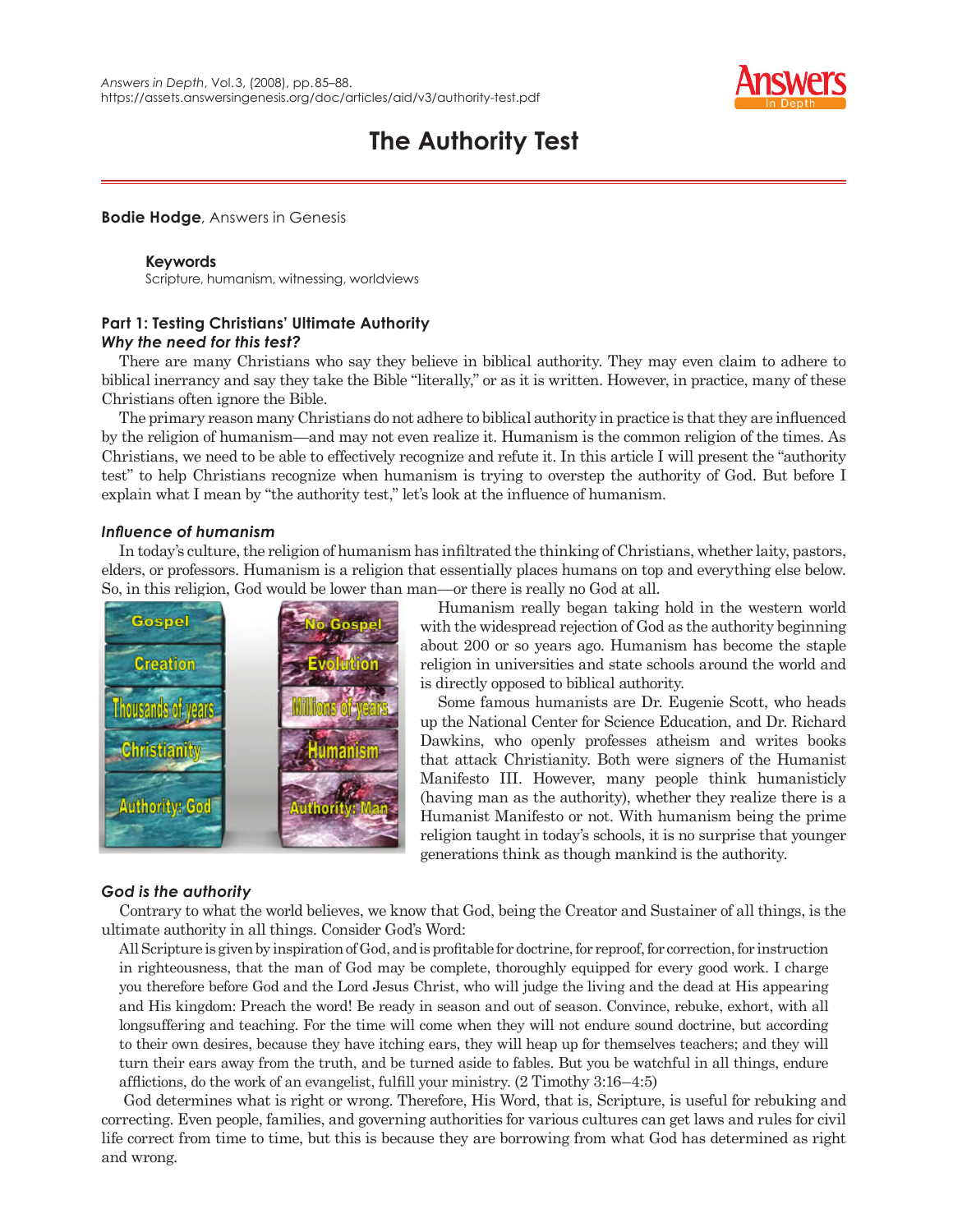

The context surrounding 2 Timothy 3:16 reveals that there is a time when people will no longer adhere to sound doctrine from God but will leave the concepts of right and wrong up to their own desires. When one raises up his own desires to be the authority, this is humanism, where humans think they can sit in authority over God. Paul writing to Timothy here says that this philosophy will influence teachers and turn people away from the truth to fables. In today's culture, this is exactly what is happening with universities and schools and why Christians need to be exceptionally discerning lest they be led astray to fables by humanism (for example, molecules-to-man evolution) instead of resting on Scripture.

## *The authority test*

 1 Thessalonians 5:21–22 says that we must "Test all things; hold fast to that which is good." God helps us think through the issues, using the standards of Scripture, to determine what is good and right. Then we should hold fast to that.

Using the following authority test can play a big part in the process of thinking through the issues. The authority test is this: "Does the idea/statement/presupposition that I am confronted with have man as the ultimate authority or the God of the Bible as the ultimate authority? Are man's thoughts exalted above God's Word, or is the Word of God honored?"

This authority test can be used two ways:

- 1. To better yourself by realizing where humanism has infiltrated your life and accordingly changing to align with God's Word (2 Corinthians 13:5)
- 2. To recognize when others are thinking "humanisticly" and being able to reveal that fallacy to prepare to refute it (2 Corinthians 10:3–6)

## *Brief examples in Scripture*

There are quite a number of examples in Scripture where God's authority was reduced and man's ideas were raised up to be greater than what God said. Here are a few of the many biblical examples that illustrate this:

- 1. Adam and Eve, Genesis 3: When the Woman (later named Eve in verse 20) was presented with two different options (what God said and what the serpent said), she raised her thoughts up to be the authority on the subject. The Woman saw the fruit and desired it. She raised her own thoughts of the fruit above what God said about the fruit in Genesis 2:17, which she was more or less aware of (Genesis 3:2–3). She, thus, was first to exhibit this humanist trait. Then Adam followed suit.
- 2. Cain, Genesis 4:1–12: Cain's sacrifice didn't mimic sacrifices of animals as God did in Genesis 3:21 for Adam and Eve (coats of skins). His sacrifice for this or other reasons was not acceptable compared to Abel's, who did have animal sacrifices. God advised Cain, yet Cain did not listen to God, and, in his anger over God's authority to determine what is and what is not acceptable, went out and killed his brother Abel. This violates

God's transcendent law against murder. So, Cain raised up his own thoughts to be greater than God's by rejecting them. Once again, humanist thinking.

- 3. Saul, 1 Samuel 15: Instead of listening to God, Saul decided to keep back what he considered the best animal plunder to supposedly sacrifice to God, as opposed to destroying them as the Lord had commanded. Saul opted to have his own thoughts on the matter to be greater than God.
- 4. Pharisees, Matthew 12:38: The Pharisees wanted to see a sign from Jesus. They placed themselves in authority by trying to force Jesus, the almighty God, to submit to their wishes to prove Himself to them, thus putting themselves in authority over God.

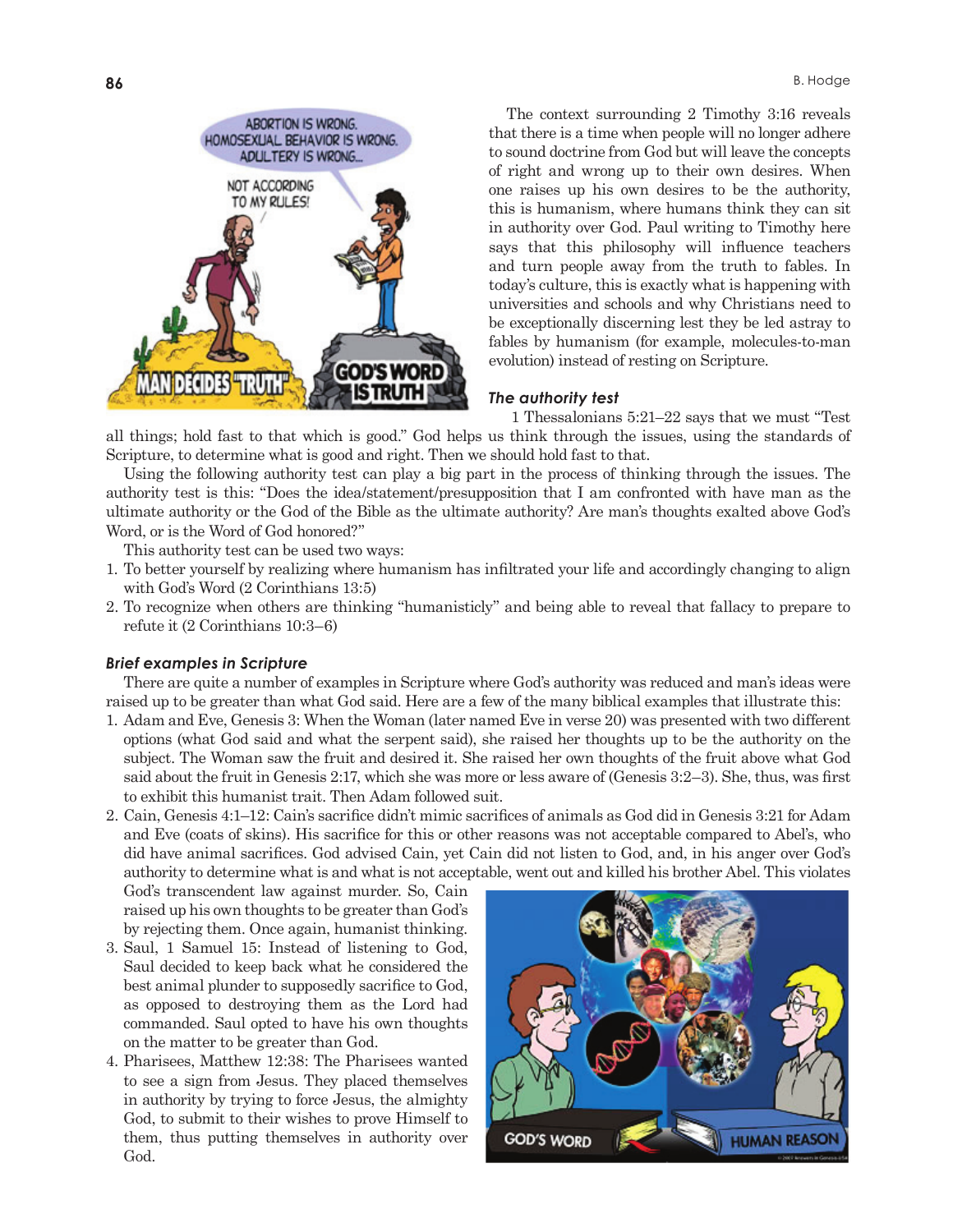#### *Putting Ideas and Comments to the Test in Today's Culture*

Christians should learn from these types of examples, because once one reduces God as the authority, then man's ideas, by default, become the authority. Sadly, many Christians fail to realize that when this happens, the authority is transferred over to man's erroneous ideas and philosophies and no longer comes from Christ for some. Consider:

Beware lest anyone cheat you through philosophy and empty deceit, according to the tradition of men, according to the basic principles of the world, and not according to Christ. (Colossians 2:8)

As Christians, we need to be able to discern if the ideas of men (even our own) are sitting in a position of authority over God's Word. Here are three examples:

- 1. Cults: Many cults claim to add to the Word of God. In reality, they are raising up man's words to be equal to or greater than God's Word. This is a form of humanism. As soon as one refers to a book, magazine, organization, etc. as having equal or greater authority than the Bible, then that should be a red flag to anyone that humanism has infiltrated.
- 2. The deity of Christ: John 1, Colossians 1, and Hebrews 1 are clear that Jesus Christ is the Creator God. Some people demean this and reduce the deity of Christ. This is man sitting in authority over God's Word again.<sup>1</sup>
- 3. Millions of years: In no place in Scripture is the idea that the earth is millions of years old. Adding up genealogies will not get anyone even close to millions of years. The idea of millions and billions of years comes from fallible man's ideas about the past. These fallible men interpret the geological rock layers<sup>2</sup> as accumulating over millions of years, and hence, these men reject God's Word in Genesis 6–8 about a global Flood.<sup>3</sup> If one accepts these ideas, knowing that these ideas contradict God's Word, then they are putting man's ideas over God's ideas. Isn't it clear how humanistic this really is? Unfortunately, even sincere Christians can begin to adjust their methods of interpretation so that their interpretation of the Bible becomes consistent with the secular "findings" of science. These Christians may not be willfully setting up their ideas over God's Word, but they are being heavily influenced by the results of humanistic thinking. There is no legitimate reason to reject a plain reading of the Genesis record of creation and the Flood. It is when Christians examine the "evidence" of secular geology in light of God's Word, rather than the other way around, that they will be able to understand that the evolutionary timeline is in error. The antidote for the influence of humanistic thinking is to view Scripture as authoritative.

Consider these comments and try to spot the humanism in these:

- a. My pastor said that our particular church agrees that evolution and the Bible are compatible.
- b. The Bible doesn't mean a normal day in Genesis 1 because science says it is much longer.

With [a], the writer of this statement appeals to the pastor, who appeals to the specific local church, which appeals to man's ideas about millions of years and evolution. There can be multiple levels to search through before you spot the humanism at the root. With [b], again the person appeals to "science," but really they mean a secular interpretation of scientific facts. We must use our God-given mind to reach logical conclusions, but if our minds interpret facts in such a way that our conclusion contradicts God's Word, then we must reject that conclusion and give God the benefit of the doubt. Otherwise, we are guilty of humanistic thinking. We must allow God's Word to be the ultimate authority.

My prayer is that each one of us will use the authority test on a daily basis to correct our thinking. This is one of the first steps to get back to biblical authority.

It is important to realize that when man tries to sit in authority over the Word of God, then man is trying to judge God. But God makes it clear that it is He and His Word that will judge us.

#### **Part 2: Testing Humanism and Witnessing**

Once Christians begin to get themselves back to biblical authority, then the next challenge is humanism in the culture. Consider these comments that are common in today's society and try to spot the humanism in these:

- a. The paper from the latest scientific journal says dinosaurs and man didn't live at the same time.
- b. Most scientists believe in evolution, so it must be true.
- c. The Bible can't be true because it is full of contradictions.

In [a], the paper from the journal is given authority over the Bible's statement that on Day 6, God created both man and land animals (dinosaurs). Where did the paper come from? Fallible man. In [b], it appeals to multiple humans (scientists) as an authority over God and implies consensus is the method by which we determine truth—but how often has that consensus changed? The consensus in Noah's day was that there would be no Flood! In [c], the person is sitting in authority over God's Word claiming there are contradictions (which there